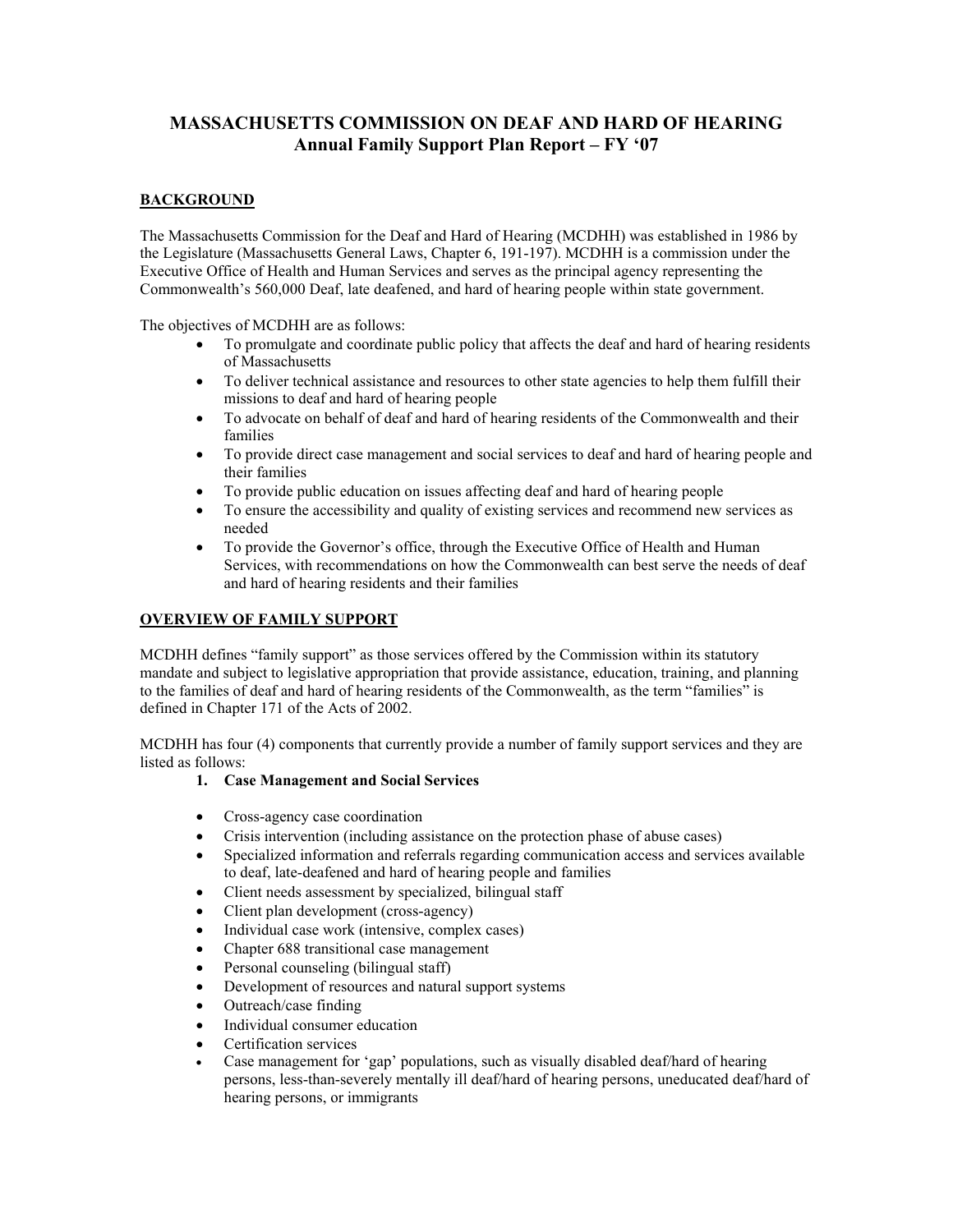## **Children Specialists**

MCDHH has 3 Children's Specialists covering the State of Massachusetts. They are located in Boston, Plymouth, and Springfield. They help families identify needs and assist them in working with other agencies for the betterment of their children. They also consult with, or provide training to, other agencies about the special needs of children who are deaf or have hearing loss.

Feedback via word of mouth from families and professionals plus data gleaned from stats indicated a need for a  $4<sup>th</sup>$  Children's Specialist. Staffing patterns have been revised which enabled Case Management Department to develop and implement the  $4<sup>th</sup>$  Children's Specialist for Central Massachusetts Region effective July 12, 2006.

#### **Assistive Technology Funds**

Every year MCDHH is awarded a small amount of dollars to be made available to families who need to purchase assistive equipment but are unable to afford the cost. The majority of monies are being use to purchase hearing aids for family members as well as elderly people.

## **2. Interpreter/CART Referral Services**

MCDHH also administers the Interpreter and CART (Communication Access Real Time) Referral Services. These services are vital to deaf and hard of hearing families because they provide communication access for deaf and hard of hearing children and adults in a variety of public settings.

## **3. Communication Access, Training, and Technology Services (CATTS)**

- Provides public education on all issues related to hearing loss
- Provides free communication accessibility training and technical assistance to state agencies, public and private entities seeking to ensure compliance with the relevant provisions of the Americans with Disabilities Act (ADA)
- Produces MCDHH's informational materials
- Manages MCDHH's website
- Provides general information related to deaf, late deafened and hard of hearing people, their needs and services via telephone, tty, and e-mail

#### **4. Independent Living Programs**

MCDHH contracts with ten (10) Independent Living Programs throughout the State of Massachusetts to provide the following services to deaf and hard of hearing people and their families:

- Skill training
- Self-advocacy training
- Peer mentoring/counseling
- Alternative support and recreational services
- Topical workshops for consumer education and advocacy

#### **PROCESS FOR OBTAINING "SUBSTANTIAL CONSULTATION" FROM FAMILIES REGARDING FLEXIBLE SUPPORT NEEDS**

MCDHH employed the following mechanisms to gather information from deaf and hard of hearing people and their families about their support needs:

• Issues and concerns are discussed at SAC and Regional Advisory Council (RAC) meetings on a regular basis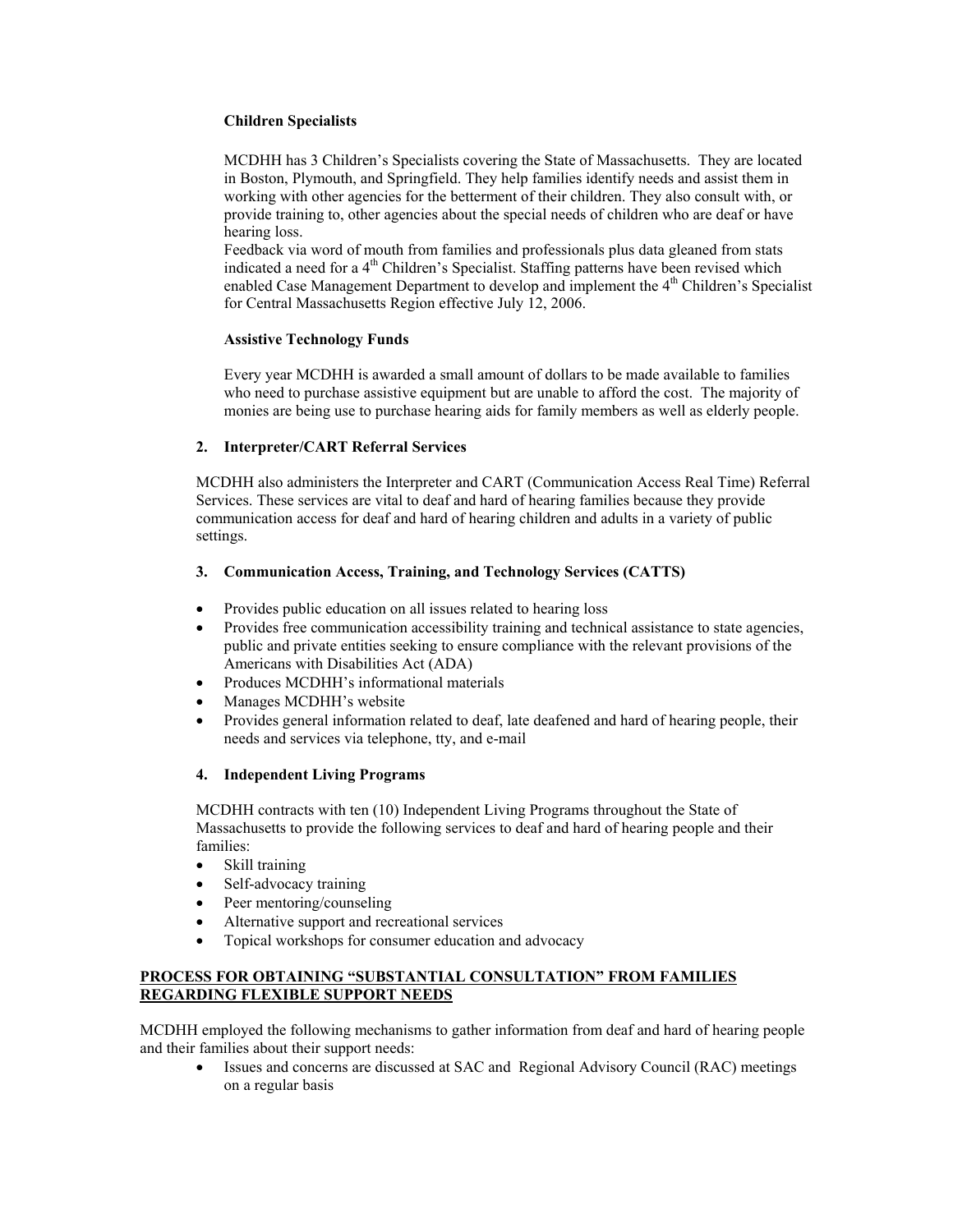- Individual conversations and consultations with families utilizing MCDHH programs and services
- Information gathered by Case Management Information and Referral Specialist
- Children Specialists attend various state and private meetings and workgroups such as DOE, DMH, DMR, wraparound projects (mental health and children/adolescents) and obtain information regarding what is happening with families in the community.

## **FOCUS AREAS**

## **I. Family Empowerment**

## *Current Activities:*

MCDHH Case Managers and IL Specialists in DHILS programs throughout the State of Massachusetts continue to work closely with Deaf and Hard of Hearing consumers/clients and their families to empower them by providing them with training and supports in order to develop their Independent Living Skills.

Children's Specialist attended a Deaf/Hard of Hearing Autism conference and has set up a website with resources for parents of deaf/hard of hearing children with autism.

Tanya Wheeler, consultant for Chapter 171 provided training about Chapter 171 to Case Managers and Children's Specialists at the department staff meeting earlier this fiscal year.

## *New Initiatives:*

- Under a Memorandum of Understanding with Department of Education, MCDHH will set up a Parent Advisory Group in collaboration with Federation of Children's Services.
- Deaf/Hard of Hearing Independent Living Skills Programs (DHILS) will continue to provide trainings on parenting skills, how to buy a house and money management.
- MCDHH will continue to provide two (2) Town Meetings, locations to be determined at a later date.
- MCDHH will continue to work on recruiting a parent representative for the Statewide Advisory Council (SAC).
- MCDHH will request parent participation in a survey to gather input as to changing needs and supports needed from MCDHH during FY '07.

## **II. Family Leadership**

## *Current Activities:*

Children Specialists attend many of the IEP meetings with the parents to provide advocacy and to teach parents how to advocate for the rights of their deaf and hard of hearing children. The Specialists also work with parents to help them learn how to take on a leadership role. Information about obtaining Chapter 171 training for the parents was given to DHILS programs as well as The Learning Center. As a next step, Tanya Wheeler, of Massachusetts Families Organizing for Change, was to have made arrangements to provide training to Deaf, Inc. and The Learning Center.

## *New Initiatives:*

- Children's Specialists will continue to provide training on the IEP process and the rights of parents.
- Children's Specialists will continue to provide training about the changes to the IDEA law to parents of deaf and hard of hearing children.
- Case Managers and Children's Specialists will provide information on Chapter 171 to families.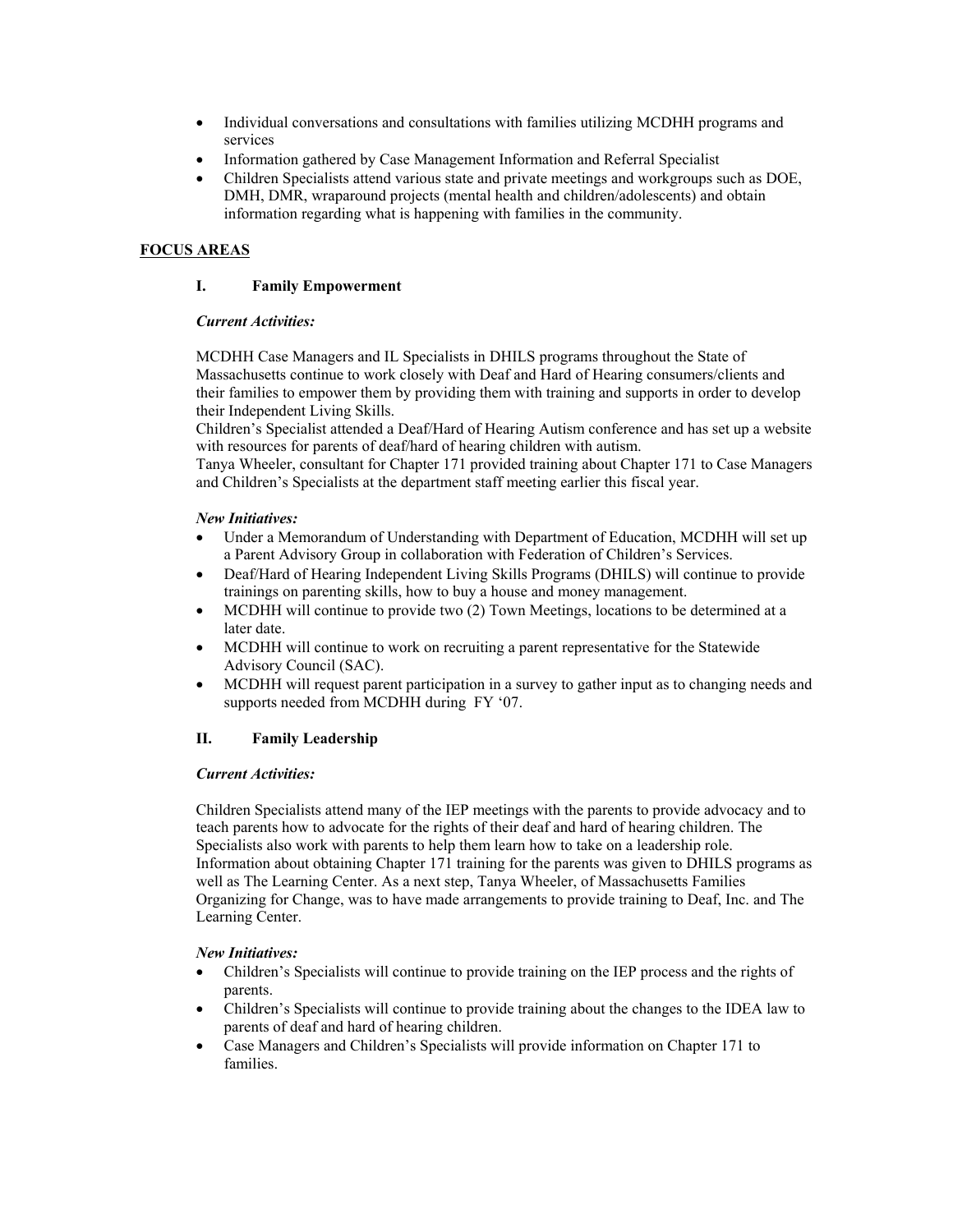## **III. Family Support Resources and Funding**

### *Current Activities:*

MCDHH formed an Assistive Technology Advisory Council as part of re-applying for a federal Assistive Technology Act grant. Of the 29 council members, 5 are parents and bring specific experience related to assistive technology within family situations. Application for the Assistive Technology Act grant was made and transition was completed for MRC to obtain funds and run the program. MCDHH remains an active participant in the AT Act grant Advisory Council; a multi-state agency collaborative effort.

One of the Children's Specialists received her Masters in Social Work last year.

#### *New Initiatives:*

- MCDHH will continue to provide Assistive Technology Funds to families who cannot afford to purchase assistive technology equipment.
- MCDHH will continue to certify parents/families to receive free adaptive telephone equipment from the Verizon Program.
- MCDHH will continue to provide information to families on MRC's Assistive Technology Loan Program (Money and/or Equipment).
- MCDHH will continue to provide training in the public school systems on making classroom and curriculum accessible to Deaf and Hard of Hearing students.

#### **IV. Accessing Services and Reports**

#### *Current Activities:*

MCDHH's Communications Access, Training and Technology Services Department (CATTS) continue to provide public education on all issues related to hearing loss. In particular, CATTS conducts extensive public outreach targeted to providing free communications accessibility training. The CATTS Department is responsible for producing the Commission's informational materials, providing general information related to deaf and hard of hearing people and managing the Commission's web site. Through CATTS, MCDHH updated and re-published the 2006 edition of the Resources Directory for Deaf and Hard of Hearing people; distributed free of charge. This directory has over 600 listings and is also available online. CATTS also revised the Hard of Hearing book which will also be distributed free of charge. Various brochures were updated and are available for distribution as well as plastic cards to be used to request interpreters for emergency services.

The Case Management Services Department and CATTS Department work collaboratively to do outreach to historically underserved regions by exhibiting at the Big E in Western Massachusetts, and by actively participating in community events sponsored by diverse population groups. Case Managers and Case Management Director have been working in collaboration with DMH addressing the issue of lack of substance abuse services for deaf and hard of hearing people. MCDHH has ordered new ASL videotapes that can be loaned to parents of deaf and hard of hearing children.

#### *New Initiatives:*

- MCDHH will continue to maintain the Assistive Technology Demonstration Center with updated technology allowing families to try out equipment to determine which is the best fit for them.
- MCDHH will continue to submit articles to the Deaf Community News and other consumer run publications to connect readers with new initiatives at the Commission and encourage parents and family involvement
- MCDHH will continue to develop and provide information packets that include a listing of resources, videotapes and books to the families.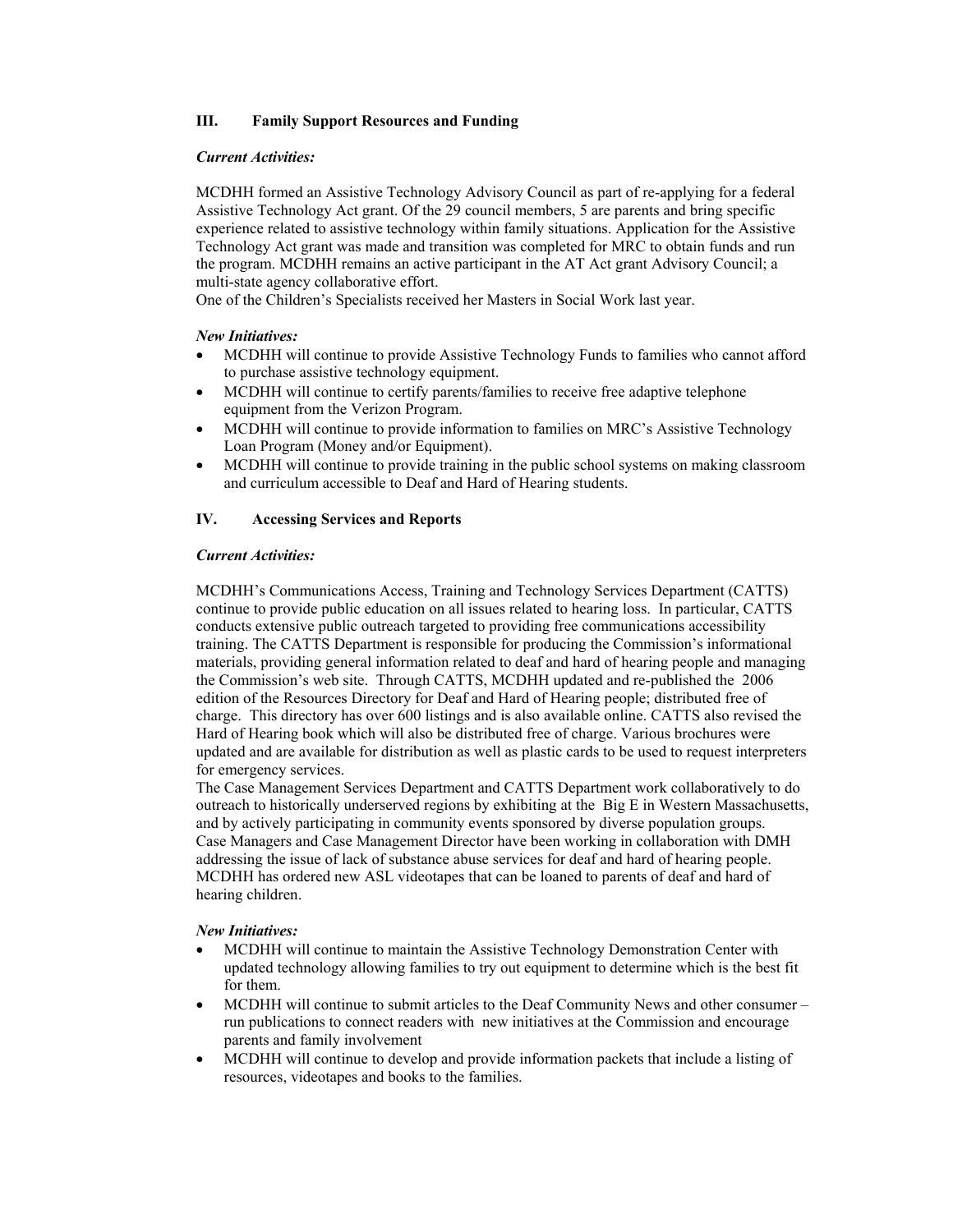## **V. Culturally Competent Outreach and Support**

#### *Current Activities:*

MCDHH has identified and utilized resources for case managers to access foreign language interpreters to facilitate communication between signing/English speaking staff and parents and families who speak a different language.

Video equipment was purchased and attached to a cart that can be moved from place to place and is used by deaf staff to communicate with Spanish speaking families via Spanish interpreting relay services. Staff have attended Career Days at various high schools and distributed brochures about MCDHH and the various services it provides.

#### *New Initiatives:*

- MCDHH will continue to hire bi-lingual interpreters for foreign speaking families when needed.
- CATTS staff and Case Management staff will attend a conference at Clarke School (oral school) in the fall as part of the outreach and support services.

## **VI. Interagency Collaboration**

#### *Current Activities:*

During FY '06 MCDHH conducted a pilot project with the Department of Education to screen signing skills of educational interpreters and teachers of deaf and hard of hearing students. MCDHH Children Specialists continue active participation in the Wraparound Workgroup facilitated by Walden School and the Learning Center for the Deaf in Framingham. The workgroup's goal is to identify needs of behaviorally/emotionally-disturbed children and their families and provide community supports for the families. The workgroup continues to pursue development and implementation of statewide services for the families with their children who have critical mental health needs.

MCDHH Children Specialists continue to actively participate in Interagency Coordinating Council at Perkins School in Watertown. The ICC purpose is to monitor the State of Massachusetts Compliance with Part C of the IDEA. In turn, the Children Specialist will share the current issues and trends of Part C of the IDEA with other Children Specialists and their families.

MCDHH staff participates in DMH advisory committee. MCDHH is also working collaboratively with DMH reviewing some grants to help deaf and hard of hearing youth and young adults with mental illness.

Commissioner Reed presented at the Administrators of Special Education (ACES) Board meeting, and also delivered the keynote address for the annual conference of Special Education Directors on working with families of deaf and hard of hearing children. The Commissioner's message was conducted with full communication access using interpreters, realtime captioning, and assistive listening devices, and delivered to 320 participants at the conference.

MCDHH is currently collaborating with key people in DSS to set up training on working with family members who are deaf and hard of hearing. The focus has been on communication access and the importance of having legal certified interpreters present in all situations.

MCDHH's Children's Specialist in the Springfield area has been working with DMR and the newly launched One Stop Shop project. A Director has been hired and a location obtained to set up the One Stop Shop services. This collaborative effort is staffed by an assistant and a "Family Navigator", and recruitment is underway for a part-time "Family Navigator".

Children's Specialist has been attending MRC vocational programs and trainings for youths.

## *New Initiatives:*

- MCDHH will continue to work with DSS to address issues of communication accessibility and will work with DSS to help them set up parent training for deaf and hard of hearing people.
- MCDHH will evaluate signing skills of 30 teachers of deaf and hard of hearing students.